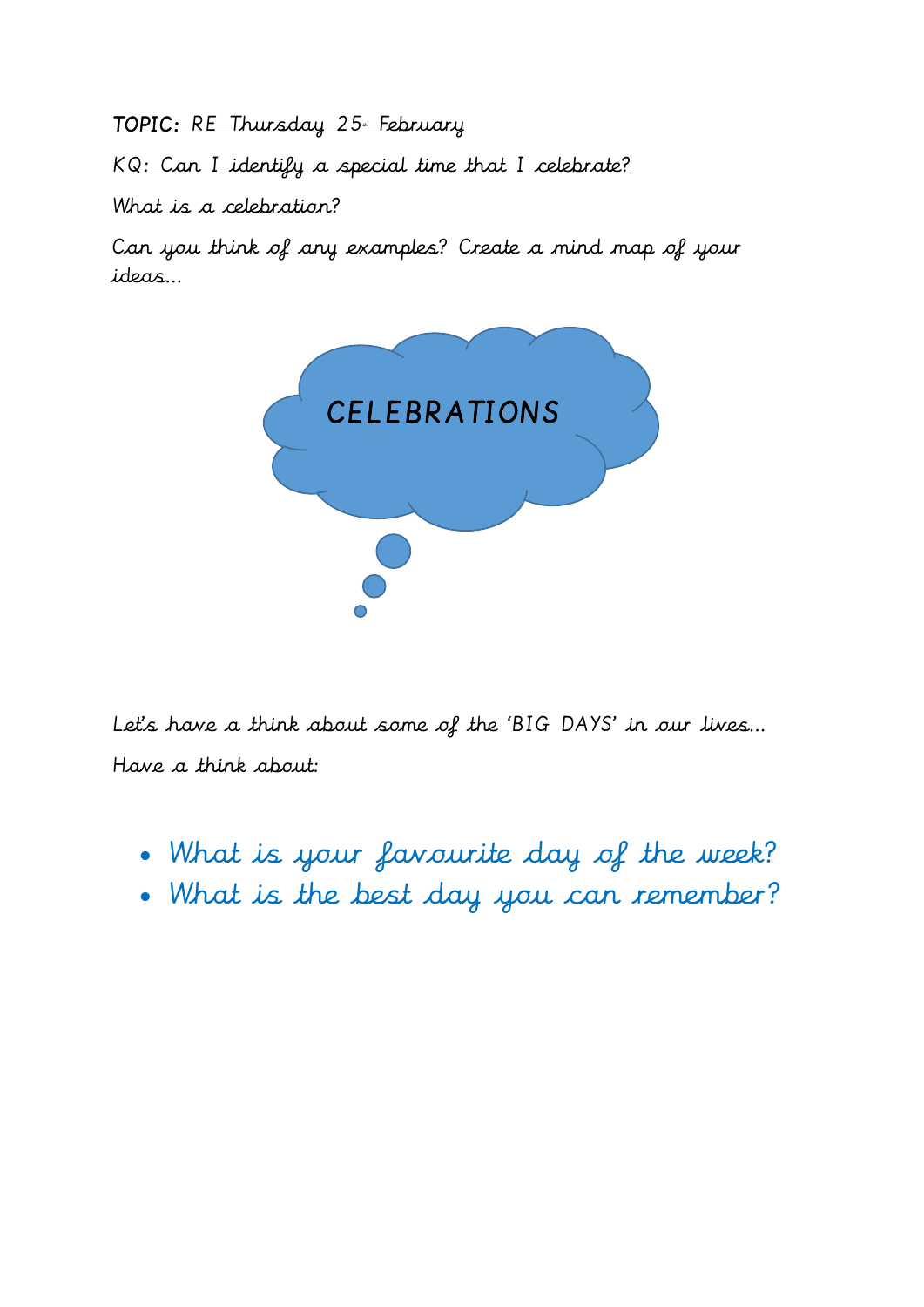#### TOPIC: RE Thursday 25 February

KQ: Can I identify a special time that I celebrate?

A celebration is defined as:

## 'the action of celebrating an important day or event'.

Let's create a mind map of some of our favourite celebrations.

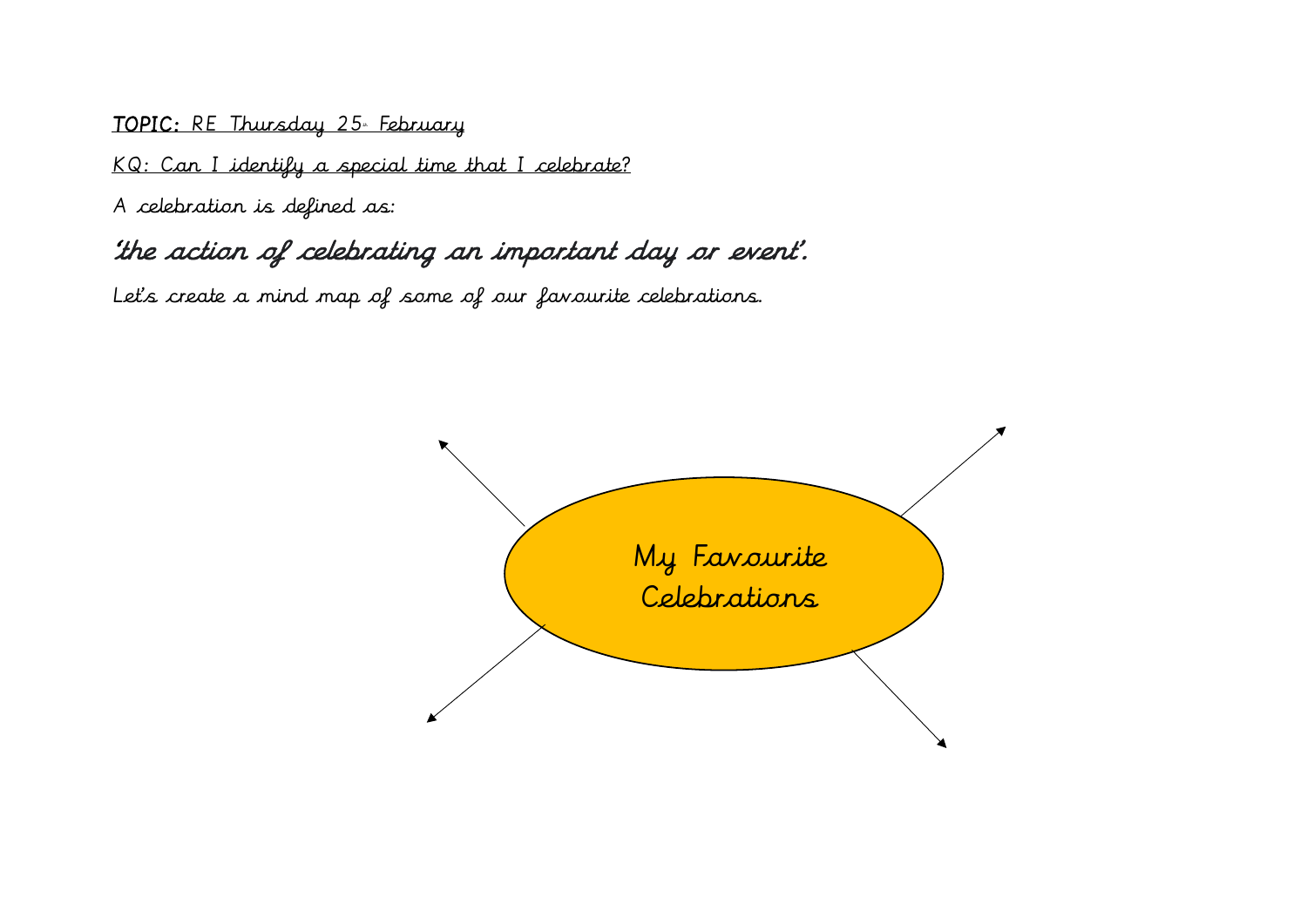### TOPIC: RE Thursday 25 February

KQ: Can I identify a special time that I celebrate?

Choose your most favourite celebration out of them all. We are going to think about this celebration and complete the sheet below…

### Examples of celebrations include:

- Birthdays
- Eid al-Fitr
- Christmas
- Easter
- New Year
- Harvest Festival
- Diwali
- Hanukkah
- Passover
- Weddings
- Anniversaries

The list doesn't end there! Can you think of any others? Let your teacher know if so…

Think of your favourite celebration and complete the questions on the sheet below.